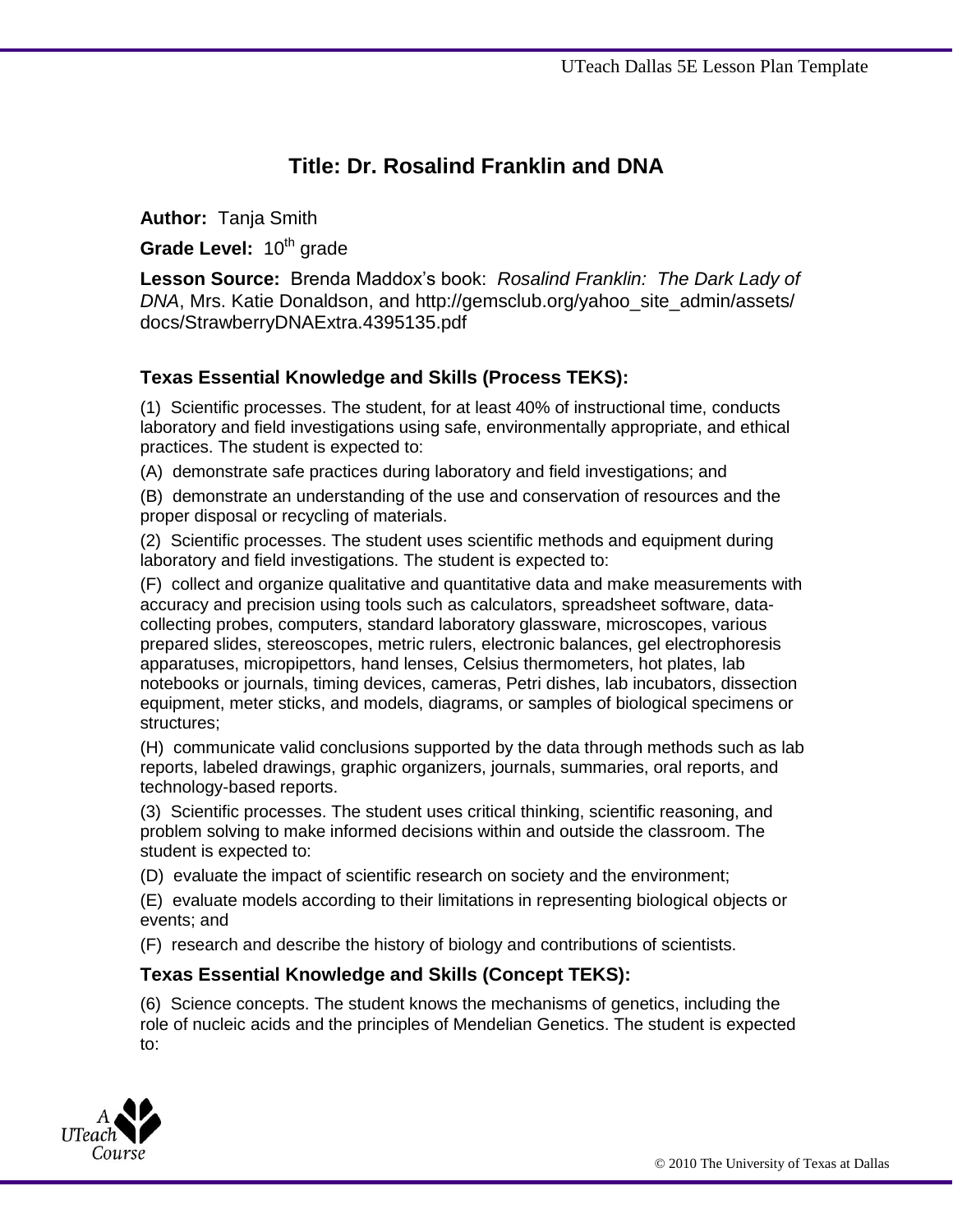(A) identify components of DNA, and describe how information for specifying the traits of an organism is carried in the DNA;

## **Concepts Statement:**

This lesson is one in a series of lessons about women in science that will emphasize the relatedness of all the disciplines, physics, chemistry, biology, geology, astronomy, and the common language of science, mathematics. This lesson plan concentrates on the biochemist Dr. Rosalind Franklin and contains a lab for the extraction of DNA from strawberries. Performing the lab will help students understand the kind of material that Dr. Franklin had to work with to take her photographs that were so important to discovering the double helical nature of DNA. Students will learn about the contributions of Rosalind Franklin and her tenacity at following the scientific method. Students will observe first hand that DNA is in the food that they eat. Students will learn the simple method to extract DNA and why each step is necessary due to the complex organization of DNA in cells. Students will learn why it is important for scientist to extract DNA from organisms. Strawberries are an exceptional fruit to use for this lesson because each individual student is able to complete the process by themselves and strawberries yield more DNA than any other fruit (i.e. banana, kiwi, etc.).Strawberries are octoploid, meaning that they have eight copies of each type of chromosome.

#### **Objectives:**

Students will be able to:

- $\checkmark$  Recognize the accomplishments of Dr. Rosalind Franklin and her role in the discovery of the structure of DNA;
- $\checkmark$  Compare Dr. Franklin's accomplishment to other women scientists already covered in previous class discussions;
- $\checkmark$  Identify and label a plant cell with chromatids, nuclear membrane, cell membrane, and cell wall;
- $\checkmark$  Explain simple DNA extraction, using terms emulsifiers and proteases;
- $\checkmark$  Examine DNA in its hydrated form just like Dr. Franklin.

## **Appropriateness of Lesson to the Grade Level:**

Students work in groups.

## **Materials List:**

6 -Sandwich size re-sealable bags 12 Strawberries Detergent solution 12 - 150 mL Beakers 6 - Funnels 6 - Coffee filters 6 bottles of Ice cold 100% ethanol 6 - Glass rods or wooden skewers

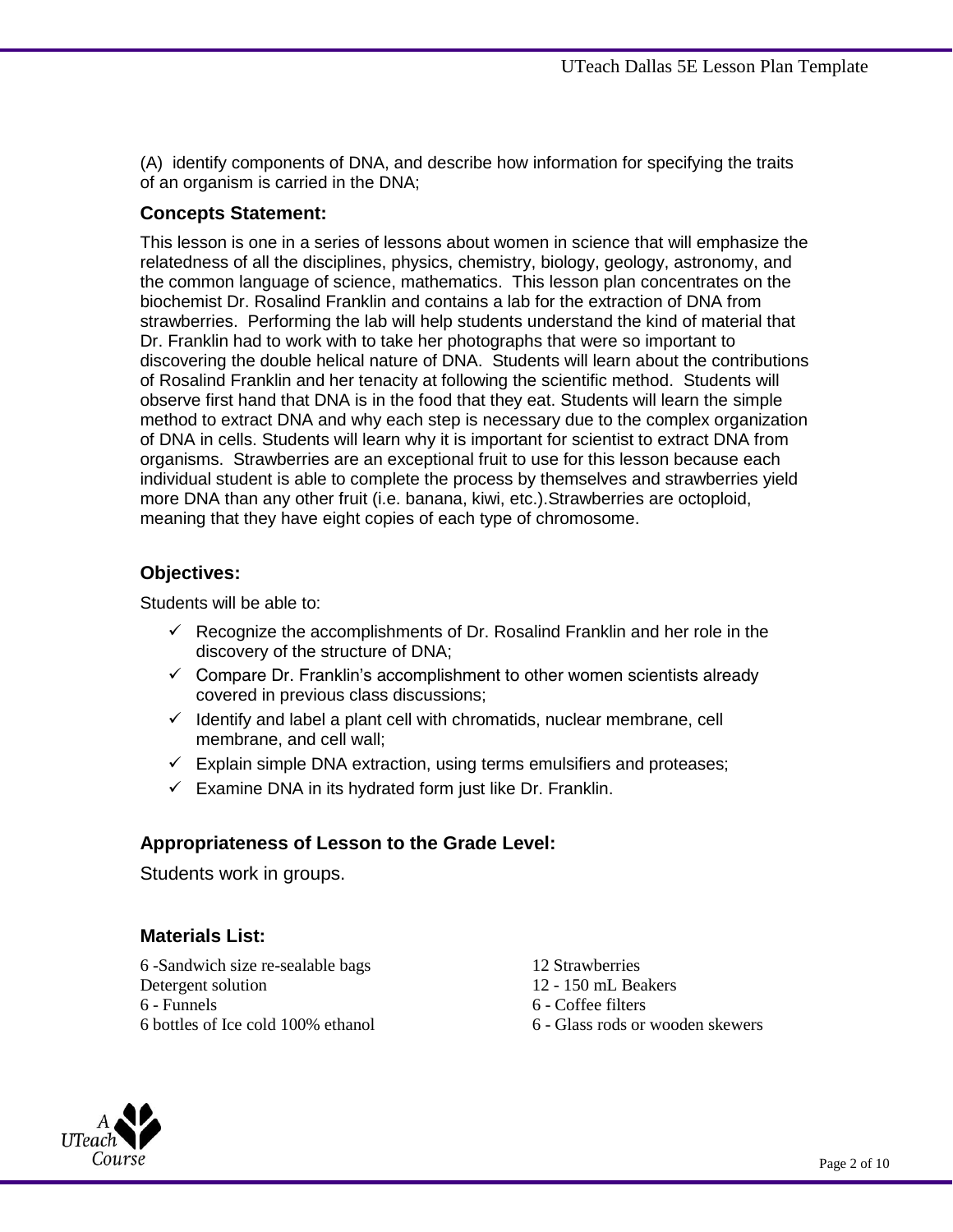### **Advanced Preparations:**

The teacher will prepare the detergent solution: 100mL Dawn detergent 900 mL of water 10 g salt

The teacher will also prepare six stations for student groups to perform lab. Each station will have one sandwich size re-sealable bag, two strawberries, two 150 mL beakers, one funnel, one coffee filter, and four glass rods or wooden skewers.

The teacher will obtain one cooler of ice to cool six bottles of 100% ethanol.

#### **Safety:**

The teacher will instruct students to wear gloves and goggles and use caution when pouring ethanol. Care must be taken to not inhale fumes. The teacher will instruct students to not consume anything from the lab. Any glassware must immediately be reported to the teacher. Glassware precautions must be in place and all broken glassware disposed of in the appropriate container.

| <b>ENGAGEMENT</b>                                                                                                                                                           |                                                                            | <b>Minutes</b><br>Time: __5___                                      |
|-----------------------------------------------------------------------------------------------------------------------------------------------------------------------------|----------------------------------------------------------------------------|---------------------------------------------------------------------|
| <b>What the Teacher Will Do</b>                                                                                                                                             | <b>Probing/Eliciting</b><br><b>Questions</b>                               | <b>Student Responses</b><br>and Misconceptions                      |
| The teacher will say, "Good<br>morning, students. Let's review<br>and have some fun learning in<br>class today."                                                            | What types of molecules<br>make up cell membranes<br>and walls?            | Phospholipids, lipids, lipid<br>bilayer.                            |
|                                                                                                                                                                             | Is the nuclear membrane<br>composed of lipids?                             | Yes.                                                                |
|                                                                                                                                                                             | What is a lipid?                                                           | A fatty molecule.                                                   |
|                                                                                                                                                                             | Can you think of anything<br>that is great at breaking<br>down fats?       | Soap!                                                               |
| The teacher will say, "We are<br>going to continue our section<br>about women in science.<br>Today we will talk about Dr.<br>Rosalind Franklin and the<br>structure of DNA. | Does anyone know who<br>discovered the structure<br>of DNA?                | Watson and Crick,<br>Wilkins and Franklin, I<br>don't know.         |
| The discovery of the structure<br>of DNA was made in 1953.<br>There were a lot of theories and<br>definitive proof was needed.                                              | How do you think the<br>structure was revealed?<br>What science background | Special photography, x-<br>rays, chemical analysis,<br>mathematics. |

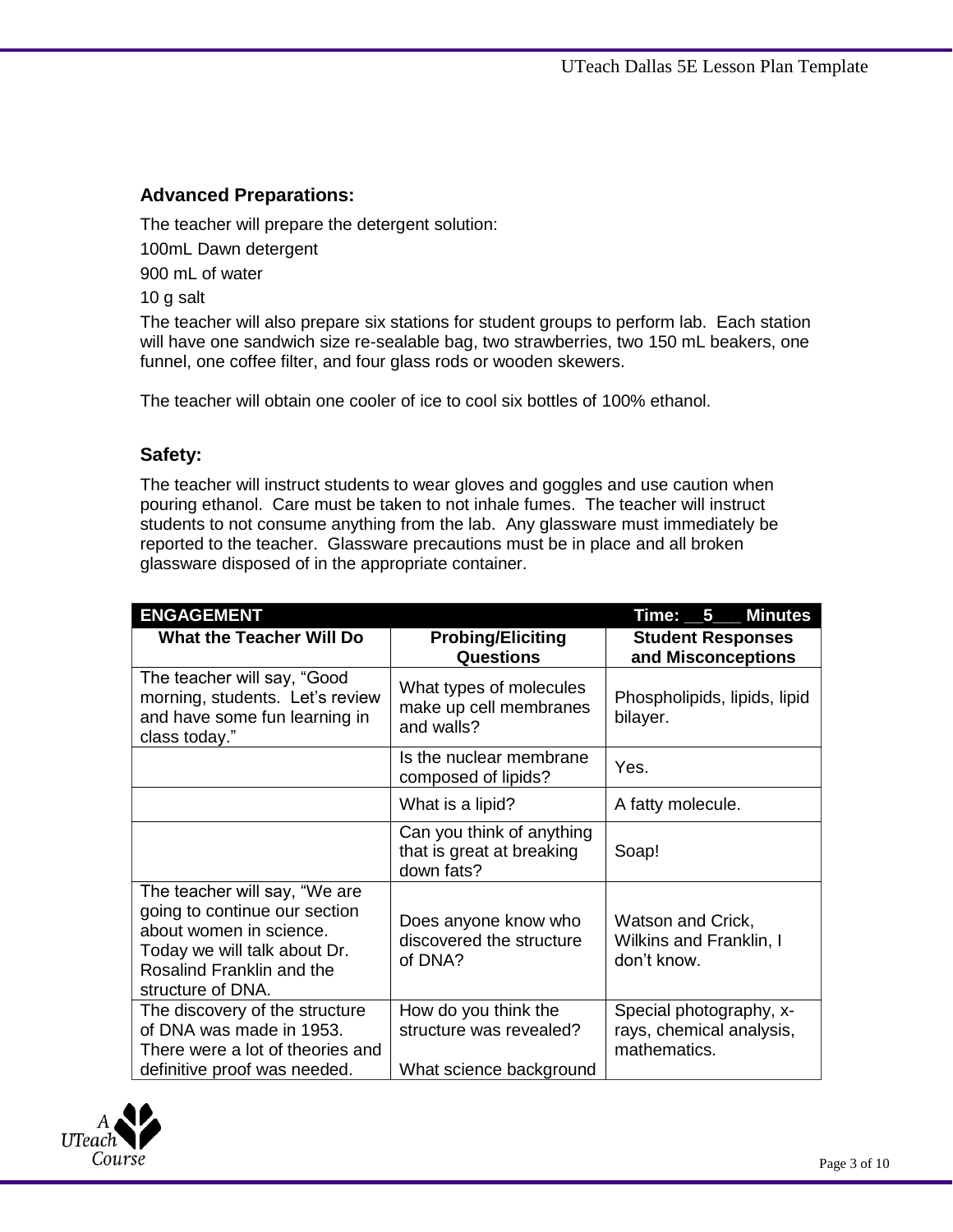| Dr. Franklin was able to<br>manipulate a crystalline sample<br>of DNA and obtain a<br>photograph using a very special<br>camera and x-ray<br>crystallography." | would you need to have<br>to solve the problem of<br>DNA structure? Why? | Biology, because DNA is<br>a biological molecule,<br>chemistry so you can<br>figure out how molecules<br>would be arranged and<br>interact, physics so you<br>can take exact<br>measurements. |
|----------------------------------------------------------------------------------------------------------------------------------------------------------------|--------------------------------------------------------------------------|-----------------------------------------------------------------------------------------------------------------------------------------------------------------------------------------------|
| Let's think about x-ray<br>crystallography when we<br>complete our lab.                                                                                        | What do you think x-ray<br>crystallography is?                           | I don't know.                                                                                                                                                                                 |

| <b>EXPLORATION</b>                                                                                                                                                                                                                                                                                                                                                                                                                                                                                                                                                                                                                                                                                                                                  |                                                                                                                                                                                                                                                   | Time:<br>15<br><b>Minutes</b>                                                                                                                                                                                                                                                         |
|-----------------------------------------------------------------------------------------------------------------------------------------------------------------------------------------------------------------------------------------------------------------------------------------------------------------------------------------------------------------------------------------------------------------------------------------------------------------------------------------------------------------------------------------------------------------------------------------------------------------------------------------------------------------------------------------------------------------------------------------------------|---------------------------------------------------------------------------------------------------------------------------------------------------------------------------------------------------------------------------------------------------|---------------------------------------------------------------------------------------------------------------------------------------------------------------------------------------------------------------------------------------------------------------------------------------|
| <b>What the Teacher Will Do</b>                                                                                                                                                                                                                                                                                                                                                                                                                                                                                                                                                                                                                                                                                                                     | <b>Probing/Eliciting</b><br><b>Questions</b>                                                                                                                                                                                                      | <b>Student Responses</b><br>and Misconceptions                                                                                                                                                                                                                                        |
| Our lab will be a DNA<br>extraction from strawberries.<br>We will not be able to see the<br>actual helix structure, but we<br>will examine the substance that<br>Dr. Franklin had to work with.<br>Strawberries are soft and easy<br>to pulverize. Strawberries have<br>large genomes; they are<br>octoploid. Thus, strawberries<br>are an exceptional fruit to use<br>in DNA extraction labs because<br>they contain such a large<br>amount of DNA. We will put<br>the strawberries in a baggie,<br>add some detergent solution,<br>strain the mixture, carefully add<br>some ethanol and look at DNA.<br>DNA is not soluble in ethanol.<br>The colder the ethanol, the less<br>soluble the DNA will be in it. So<br>we must make sure to keep the | If human germ cells are<br>haploid and human<br>somatic cells are diploid,<br>what do you think<br>octoploid means?<br>Where is DNA located in<br>the cell?<br>Why do we need to use<br>soap for the DNA<br>extraction?<br>Why is salt necessary? | They have eight of each<br>type of chromosome in<br>each cell.<br>In the nucleus.<br>The soap helps to<br>dissolve the phospholipid<br>bilayers of the cell<br>membrane and<br>organelles<br>The salt is used to break<br>up protein chains that<br>bind around the nucleic<br>acids. |
| ethanol in the freezer or on ice.<br>When you add ethanol to the<br>strawberry extract, you will see<br>the fine white strands of                                                                                                                                                                                                                                                                                                                                                                                                                                                                                                                                                                                                                   | Can you try to pull out a                                                                                                                                                                                                                         | It doesn't look like much.<br>Just looks like gooey stuff<br>with bubbles.                                                                                                                                                                                                            |
| DNA precipitate. The DNA will<br>form cotton like fibers that will<br>spool onto the stirring                                                                                                                                                                                                                                                                                                                                                                                                                                                                                                                                                                                                                                                       | string of DNA? What do<br>you see? Why are there<br>bubbles?                                                                                                                                                                                      | Because the ethanol is<br>taking out the water from                                                                                                                                                                                                                                   |
| rod. Let's break into our groups                                                                                                                                                                                                                                                                                                                                                                                                                                                                                                                                                                                                                                                                                                                    |                                                                                                                                                                                                                                                   | the DNA.                                                                                                                                                                                                                                                                              |

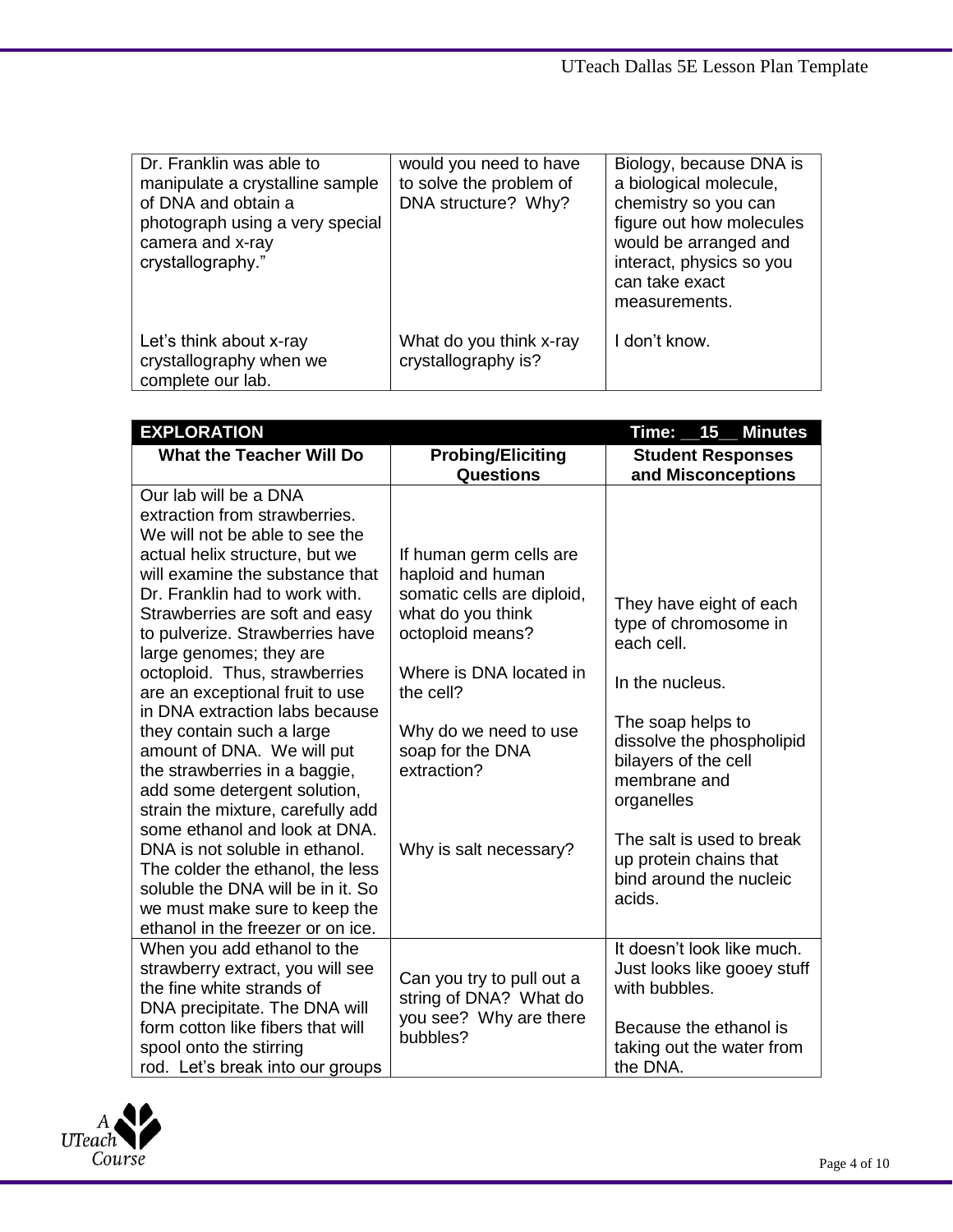| and get started. |  |
|------------------|--|

| <b>EXPLANATION</b>                                                                                                           |                                              | Time: 15 Minutes                               |
|------------------------------------------------------------------------------------------------------------------------------|----------------------------------------------|------------------------------------------------|
| <b>What the Teacher Will Do</b>                                                                                              | <b>Probing/Eliciting</b><br><b>Questions</b> | <b>Student Responses</b><br>and Misconceptions |
| Rosalind Franklin was born in<br>London, England in 1920 to a<br>wealthy Jewish family.                                      |                                              |                                                |
| In 1935, a young Rosalind<br>declares her desire to become<br>a scientist.                                                   |                                              |                                                |
| In 1941 she received a B.A. in<br><b>Chemistry from Cambridge</b><br>University.                                             |                                              |                                                |
| Miss Franklin earned a Ph.D. in<br>physical chemistry from<br>Cambridge University in 1945.<br>Her thesis was based on her   |                                              |                                                |
| work on coal. She was working<br>on finding the reason for why<br>different types of coal have                               |                                              |                                                |
| different sized pores. Her<br>discoveries in coal aided the<br>development of better gas                                     |                                              |                                                |
| masks for the war effort and<br>were beneficial to commercial<br>industries.                                                 |                                              |                                                |
| In 1947, Dr. Franklin began X-<br>ray crystallography work at a<br>Parisian laboratory where she<br>perfected her technique. |                                              |                                                |
| She returned to King's College<br>to continue her research in<br>1951.                                                       |                                              |                                                |
| Scientists had known that there<br>were two forms of DNA: the A<br>form and the B form. In 1952,                             |                                              |                                                |
| Dr. Franklin captured the "B"<br>form of DNA with Photograph<br>51.                                                          |                                              |                                                |
| Dr. Franklin worked as a<br>Birkbeck research fellow from<br>1953 to 1958, working on the<br>tobacco mosaic virus. There,    |                                              |                                                |
| she discovered the way that                                                                                                  |                                              |                                                |

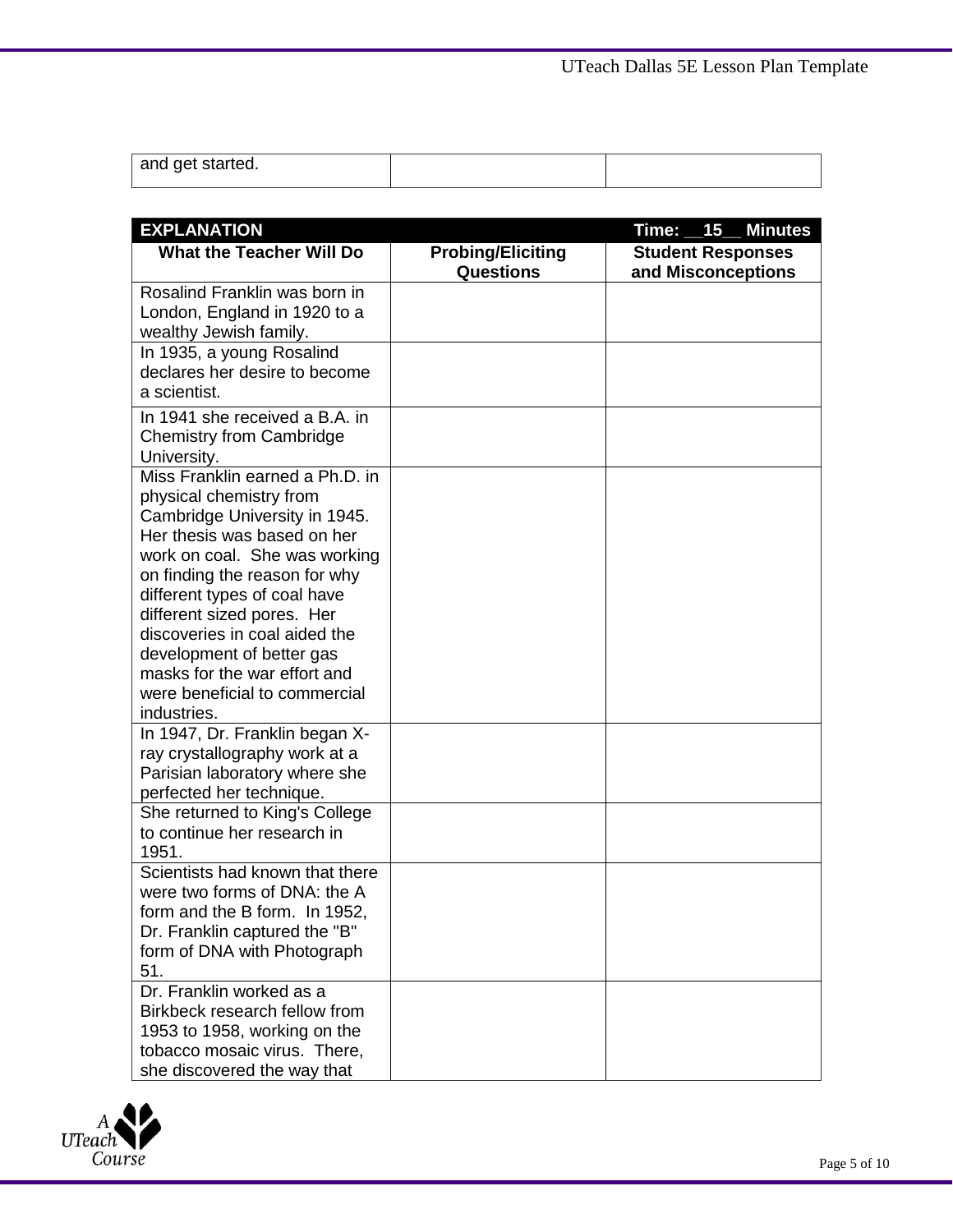| viruses invaded cells. Her work<br>in virology was very important.                                                                                                                                                                                                          |  |
|-----------------------------------------------------------------------------------------------------------------------------------------------------------------------------------------------------------------------------------------------------------------------------|--|
| In 1958, she published an<br>article in Nature regarding the<br>structure of DNA and Rosalind<br>Franklin dies of ovarian cancer<br>at age 37.                                                                                                                              |  |
| The Nobel Prize was awarded<br>to James Watson, Francis Crick<br>and Maurice Wilkins for their<br>DNA work in 1962. No mention<br>of Rosalind Franklin was made,<br>nor was she ever mentioned in<br>the award process. Nobel<br>prizes cannot be awarded post<br>humously. |  |

| <b>ELABORATION</b>                                                                                                                                                                                                                                                                                                                                                                                                                                                                                                                                                                          |                                              | <b>Minutes</b><br>Time: __5___                 |
|---------------------------------------------------------------------------------------------------------------------------------------------------------------------------------------------------------------------------------------------------------------------------------------------------------------------------------------------------------------------------------------------------------------------------------------------------------------------------------------------------------------------------------------------------------------------------------------------|----------------------------------------------|------------------------------------------------|
| <b>What the Teacher Will Do</b>                                                                                                                                                                                                                                                                                                                                                                                                                                                                                                                                                             | <b>Probing/Eliciting</b><br><b>Questions</b> | <b>Student Responses</b><br>and Misconceptions |
| X-ray crystallography is a<br>method of determining the<br>arrangement of atoms within a<br>crystal, in which a beam of X-<br>rays strikes a crystal and<br>diffracts into many specific<br>directions. From the angles and<br>intensities of these diffracted<br>beams, a crystallographer can<br>produce a three-dimensional<br>picture of the density of<br>electrons within the crystal.<br>From this electron density, the<br>mean positions of the atoms in<br>the crystal can be determined,<br>as well as their chemical bonds,<br>their disorder and various other<br>information. |                                              |                                                |

| <b>EVALUATION</b>                                               |                                              | Time: 5 Minutes                                |
|-----------------------------------------------------------------|----------------------------------------------|------------------------------------------------|
| What the Teacher Will Do                                        | <b>Probing/Eliciting</b><br><b>Questions</b> | <b>Student Responses</b><br>and Misconceptions |
| The teacher will say, "Now that                                 |                                              |                                                |
| we have finished our lesson,<br>let's take a short quiz and see |                                              |                                                |

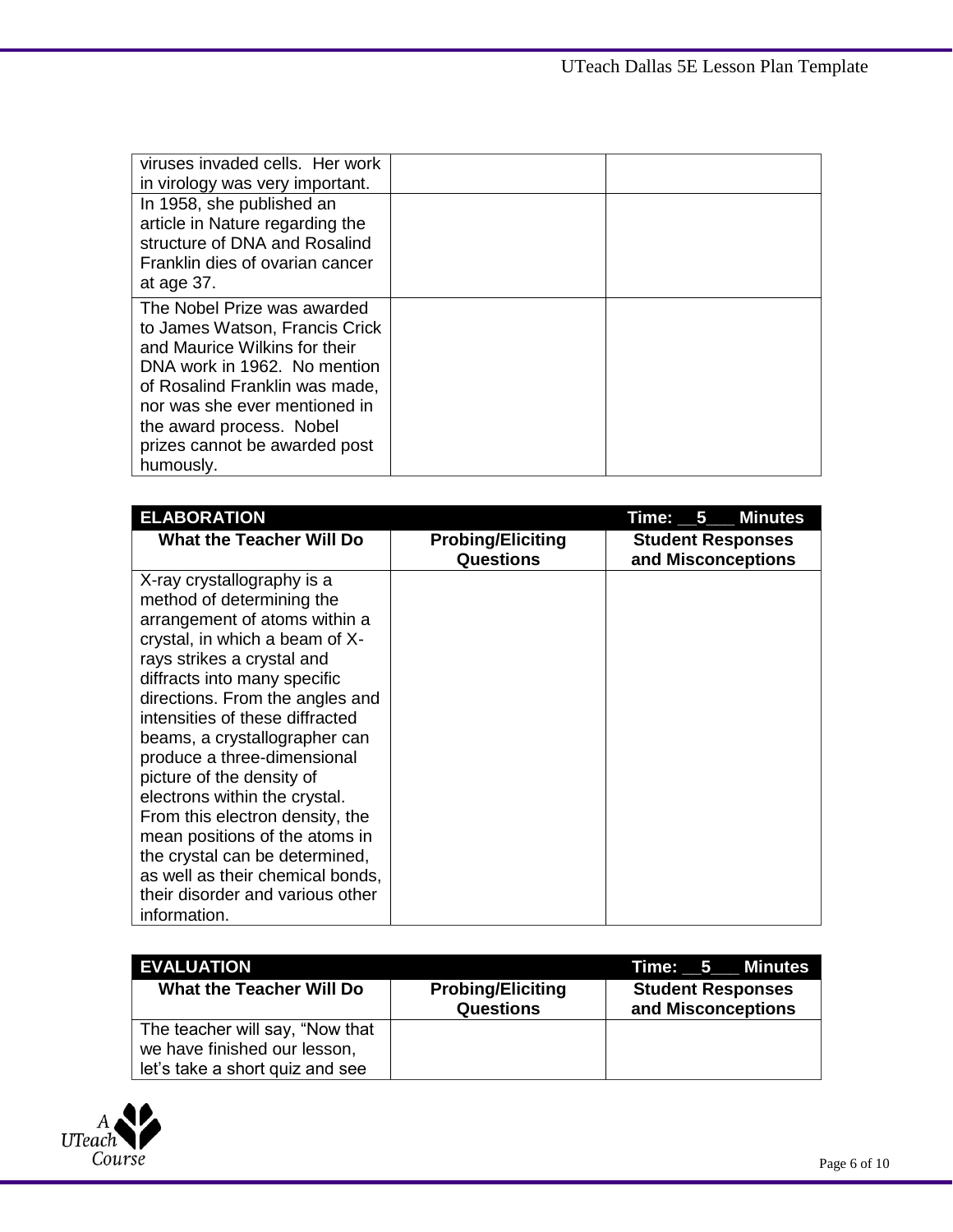| what we learned. Please place  |  |
|--------------------------------|--|
| your quiz in the basket before |  |
| l leaving class.               |  |

Include copies of one page evaluation and handouts if used.

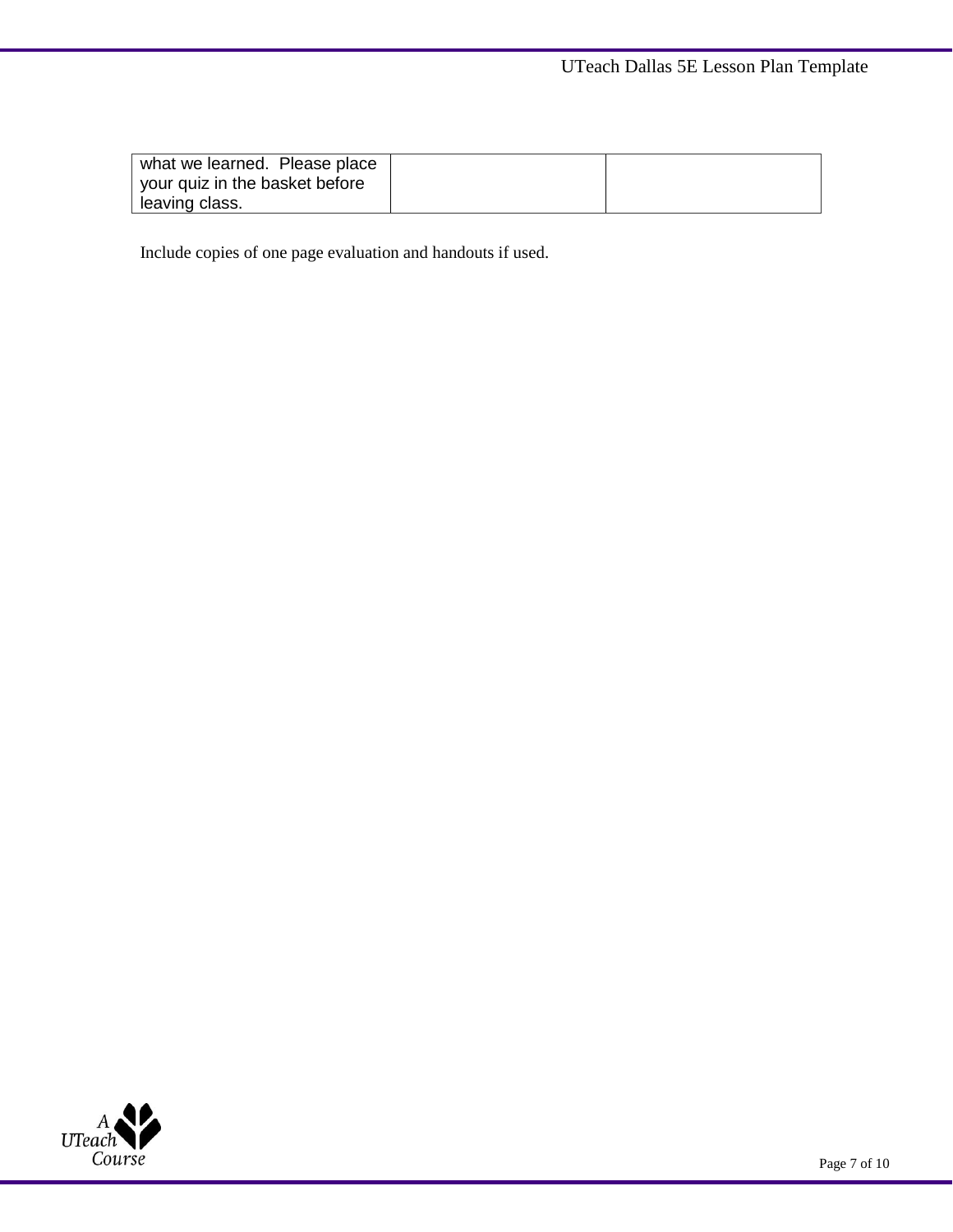| <b>Name:</b>                                            | Date:                                                                                      |  |  |
|---------------------------------------------------------|--------------------------------------------------------------------------------------------|--|--|
| <b>Incredibly Easy DNA Extraction from Strawberries</b> | The four bases                                                                             |  |  |
| <b>Materials:</b>                                       | DNA double held                                                                            |  |  |
| 6-Sandwich size re-sealable bags                        |                                                                                            |  |  |
| 12 Strawberies                                          | Chromosome                                                                                 |  |  |
| Detergent solution                                      |                                                                                            |  |  |
| $6 - 150$ mL Beakers                                    | <b>Cross-Section of a Plant Cell</b><br>Cytoplasm<br>Cell Wall -                           |  |  |
| 6 - Funnels                                             | Cell<br>౧<br>Amylosplast)                                                                  |  |  |
| 6 - Coffee filters                                      | <b>Membrane</b><br>Vacuole<br><b>Centrosom</b>                                             |  |  |
| Ice cold 100% ethanol (keep bottle in freezer)          | <b>Nucleus</b><br><b>Rough ER</b><br>ŵ                                                     |  |  |
| 6 - Glass rods or wooden skewers                        | <b>lucleolus</b><br><b>Smooth ER</b><br><b>Nuclear</b>                                     |  |  |
| <b>Procedure:</b>                                       | Membrane<br><b>Ribosomes</b><br><b>Chloroplast</b><br>Golai Bodv<br>©EnchantedLearning.com |  |  |

1. Place 2 strawberries in a re-sealable bag with 20mL of detergent solution.

2. Smash them into a liquid.

3. Put funnel into beaker and place a coffee filter in the funnel.

4. Put strawberry mixture into funnel and let it drip through the filter and into the beaker. If it is too thick, you can add a little more detergent solution.

5. Collect enough to fill the beaker about ½ full.

6. Gently pour a few mL of ice-cold ethanol down the side of the beaker. It will form a layer on the top. The DNA precipitates and forms a whitish stringy solid just below the alcohol layer.

7. Students can spool it out with a glass rod or wooden skewer.



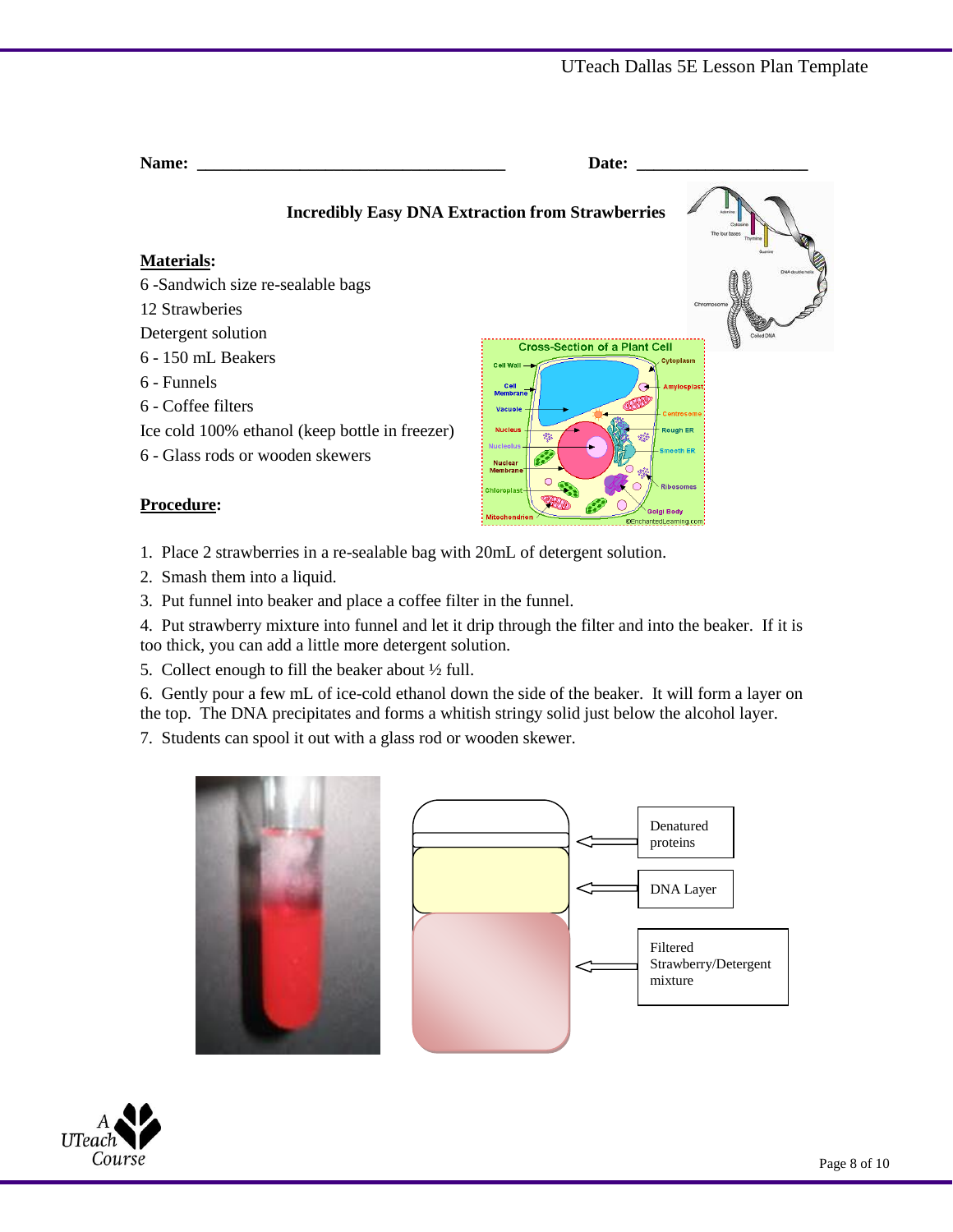